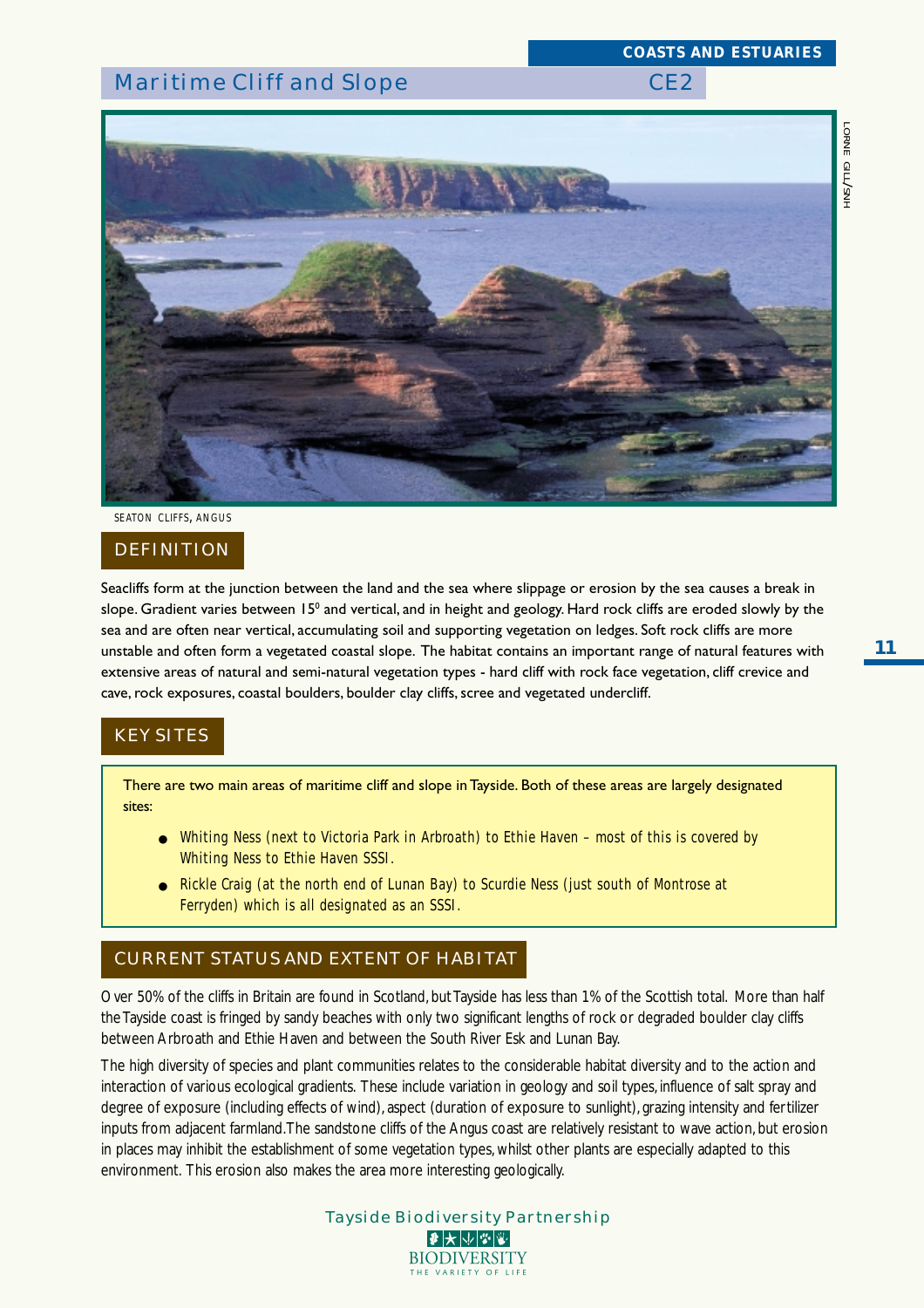## Main Areas of Habitat in Tayside

The two main areas of maritime cliff and slope in Tayside are both designated as Sites of Special Scientific Interest and are therefore fairly well documented.

## Whiting Ness to Ethie Haven

This is the longest continuous stretch of sea cliffs and rocky shore in Tayside. Up to 50m high and stretching about 11 km along the coast, the terrain is very dangerous in places and many parts are inaccessible. The site covers the cliffs and immediate hinterland from Whiting Ness to Meg's Craig just south of Auchmithie, and the cliffs and hinterland from Rumness, north of Auchmithie to Corbie Knowe on the southern edge of Lunan Bay. The cliffs are widely studied as they show a spectacular series of erosion features including sea stacks, blowholes, caves, wave cut platforms and arches. Carlingheugh Bay has a raised beach and relic sea cliff thought to date from the main postglacial transgression approximately 6,000 years ago. This part of the Angus coast is a well-known site for migrating birds in autumn and winter.

- The site is a SSSI because of its unimproved coastal grassland and large numbers of coastal breeding and wintering birds, as well as for its geological interest. Plants include Long-bracted sedge *Carex hostiana*, Maiden pink *Dianthus armeria*, Clustered bellflower *Campanula glomerata*, and Hairy Violet *Viola hirta* and cliff vegetation such as Sea spleenwort *Asplenium marinum* and Pellitory-of-the-Wall *parietaria diffusa*, together with some rare and unusual mosses and liverworts. The site contains the largest breeding seabird colony in Angus with nationally important numbers of overwintering Turnstone *Arenaria interpres* and Purple Sandpiper *Calidris maritima* feeding and roosting on the flat, rocky shoreline. Also present are Kittiwakes *Rissa tridactyla*, Herring Gulls *Larus argentatus*, Fulmars *Fulmarus glacialis*, Puffins *Fratercula arctica*, Guillemots *Uria aalge* and Razorbills *Alca torda*. Moth and butterfly species include Grayling *Hipparchia semele* and Small pearl-bordered fritillary *Boloria selene*, as well as the nationally rare Small blue butterfly *Cupido minimus*. Rare snails and beetles are also present.
- The Scottish Wildlife Trust's Seaton Cliffs Reserve lies at the south end of the SSSI. At 12.1 hectares, it is 8% of the total SSSI.
- Two Geological Conservation Review (GCR) sites within the SSSI have been notified. The first of these is Whiting Ness where the exposures of the irregular unconformity between the Upper Old Red Sandstone and the Lower Old Red Sandstone demonstrate that the stratigraphy of the Midland Valley Devonian consists of two separate episodes of sedimentation with a sedimentary break between, the entire Middle Devonian being absent. Secondly, fine coastal exposures of the Ethie Lavas between Black Rock and East Comb show margins that are commonly pillowed and characterised by complex lava/sediment relationships suggesting extrusion of lava onto wet sediment. This site has important research potential for studies on Lower Devonian volcanic environments.
- The Tayside RIGS Group has named the area from Whiting Ness to Carlingheugh Bay a Regionally Important Geological Site (RIGS).

As well as the cliffs' natural heritage and geological interests, there are a number of ancient forts and castles designated by Historic Scotland. There is also a rich history associated with the cliffs between Whiting Ness and Ethie Haven from Bronze and Iron Age occupation of some of the caves and Maiden Castle to use of the caves at Dickmonts Den by smugglers and wreckers. Places and events associated with the area were used by Sir Walter Scott who described the shipwreck of January 1800 in 'The Antiquary' and renamed Auchmithie as "Musselcraig", home of the "Mucklebackits".

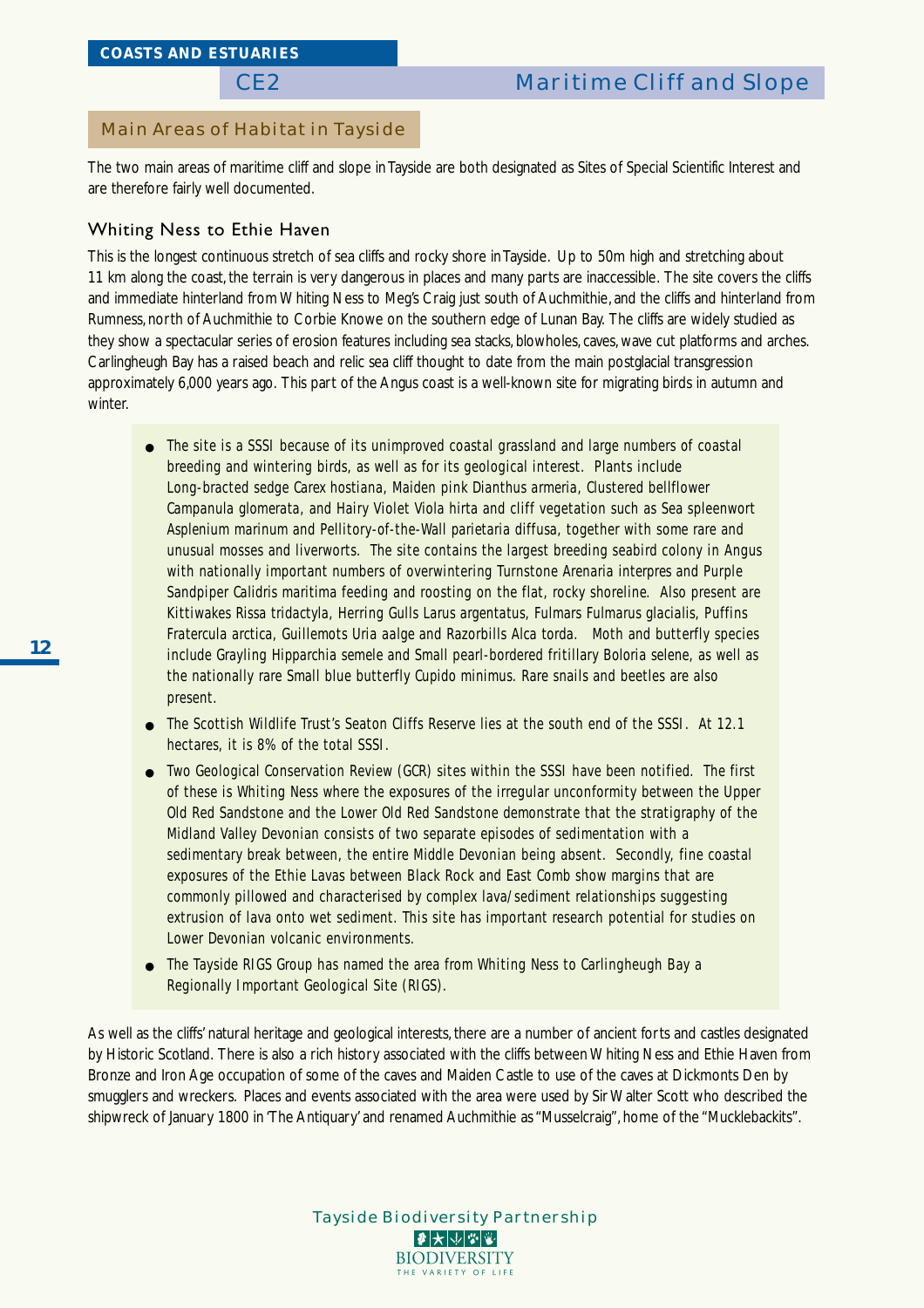### Rickle Craig to Scurdie Ness

Scurdie Ness to Boddin Point is a continuous length of rocky shore approximately 4km long.

- This rocky stretch of coastline was selected as an SSSI for its geological interest and uncommon species-rich grassland types reflecting the base-rich nature of the underlying rock notably on and around the old lime kiln on Boddin Point - and on the more friable volcanic rocks. Characteristic plants include the scarce Nottingham catchfly *Silene nutans*, as well as Kidney vetch *Anthyllis vulneraria*, Clustered bellflower *Campanula glomerata*, Fairy flax *Linum catharticum*, Carline thistle *Carlina vurgaris* and Burnet saxifrage *Pimpinella saxifraga*. Small areas of 'perched' saltmarsh are found around the high water line. Over 30 species of snails are known owing to the rich vegetation.
- There are two Geological Conservation Review (GCR) sites within the SSSI. Scurdie Ness to Usan Harbour provides the best section in Scotland through Old Red Sandstone lavas and associated sedimentary rocks of the Montrose Volcanic Formation. These rocks were formed about 410 million years ago with lavas being erupted from a volcano to the north-east (the Montrose volcanic centre). During periods of non-volcanic activity sediments containing pebbles of volcanic rock collected in lakes and rivers flowing over the lavas. After the lavas had been erupted fluids flowing through the rocks deposited silica in cavities, forming agates. The area around Scurdie Ness is a GCR site in its own right for its mineralogy because of the presence of these agates, some of which are gem quality, within the lavas.

# KEY SPECIES

**P** = UK Priority species **C** = UK species of conservation concern

| <b>Birds</b>         | Shag                            | Phalacrocorax aristotelis | $\mathbf C$    |  |  |  |
|----------------------|---------------------------------|---------------------------|----------------|--|--|--|
|                      | Herring gull                    | Larus argentatus          | $\mathbf C$    |  |  |  |
|                      | <b>Turnstone</b>                | Arenaria interpres        | $\mathbf C$    |  |  |  |
|                      | Purple sandpiper                | Calidris maritima         | $\mathbf C$    |  |  |  |
|                      | <b>Kittiwake</b>                | Rissa tridactyla          | $\overline{C}$ |  |  |  |
|                      | Fulmarus glacialis<br>Fulmar    |                           |                |  |  |  |
|                      | <b>Rzorbill</b>                 | Alca torda                | $\mathbf C$    |  |  |  |
|                      | Puffin                          | Fratercula arctica        | $\overline{C}$ |  |  |  |
|                      | Uria aalge<br>Guillemot         |                           |                |  |  |  |
| <b>Invertebrates</b> | Small blue butterfly            | Cupido minimus            | $\mathbf{C}$   |  |  |  |
|                      | Small pearl-bordered fritillary | Boloria selene            | $\mathbf C$    |  |  |  |
| <b>Higher Plants</b> | Kidney vetch                    | Anthyllis vulneraria      |                |  |  |  |
|                      | Pellitory-of-the-wall           | Parietaria judaica        |                |  |  |  |
|                      | Maiden pink                     | Dianthus deltoides        |                |  |  |  |
|                      | <b>Nottingham Catchfly</b>      | Silene nutans             |                |  |  |  |
| <b>Lower Plants</b>  | Moss and liverwort spp.         |                           | $\mathbf C$    |  |  |  |

### NATURE CONSERVATION IMPORTANCE

#### Mammals

Bat species may use the caves and clefts for roosting, breeding and hibernating.

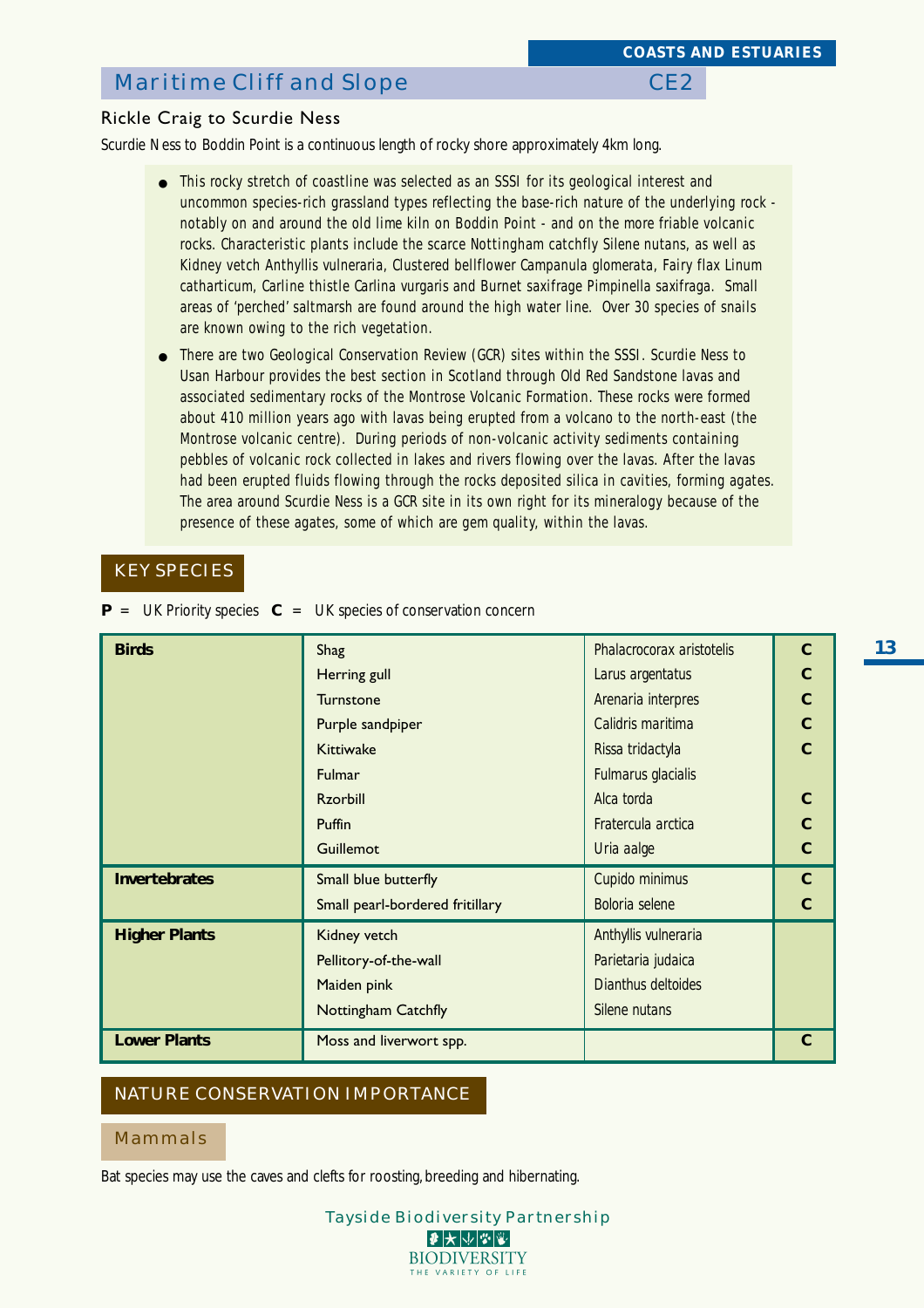### Birds

#### **Sea Birds**

The Angus coast contains important habitats for breeding sea birds and is renowned for attracting migrating birds in autumn and winter.

The cliffs support large breeding colonies of Puffin, Razorbill, Herring gull and Shag. Razorbill, Guillemot and Puffin are auks that are mainly summer visitors, although a small number remain through the winter. However, Puffins are far less commonly encountered in the winter than other auk species. The Shag and Herring gull are common visitors to the area and nest on cliffs between Arbroath and St. Cyrus. Fulmars also breed in abundance along the rocky cliffs.

The area supports Turnstones which are noisy shorebirds equipped with a stout pointed bill ideal for turning over stones in the search for food. They winter along rocky coasts and generally breed on the rocky ground of coastal islands in Arctic regions.

Kittiwakes are common summer visitors to their nesting sites on the sheer cliffs between Arbroath and Scurdie Ness; large numbers are also seen at the mouth of the River North Esk where they bathe in the fresh water. They are less commonly seen in winter. Tiny numbers of Purple sandpiper also winter in the inter-tidal zone of rock coast.



*PUFFIN*



#### Higher plants and vegetation

The largely south-easterly facing cliff and slope areas of the Angus coastline comprise a diversity of environments. These support some very diverse habitats from exposed hard rock communities with rock face vegetation to softer rock cliffs, cliff crevice and cave, from rock exposures and coastal boulders to scree and vegetated undercliff.

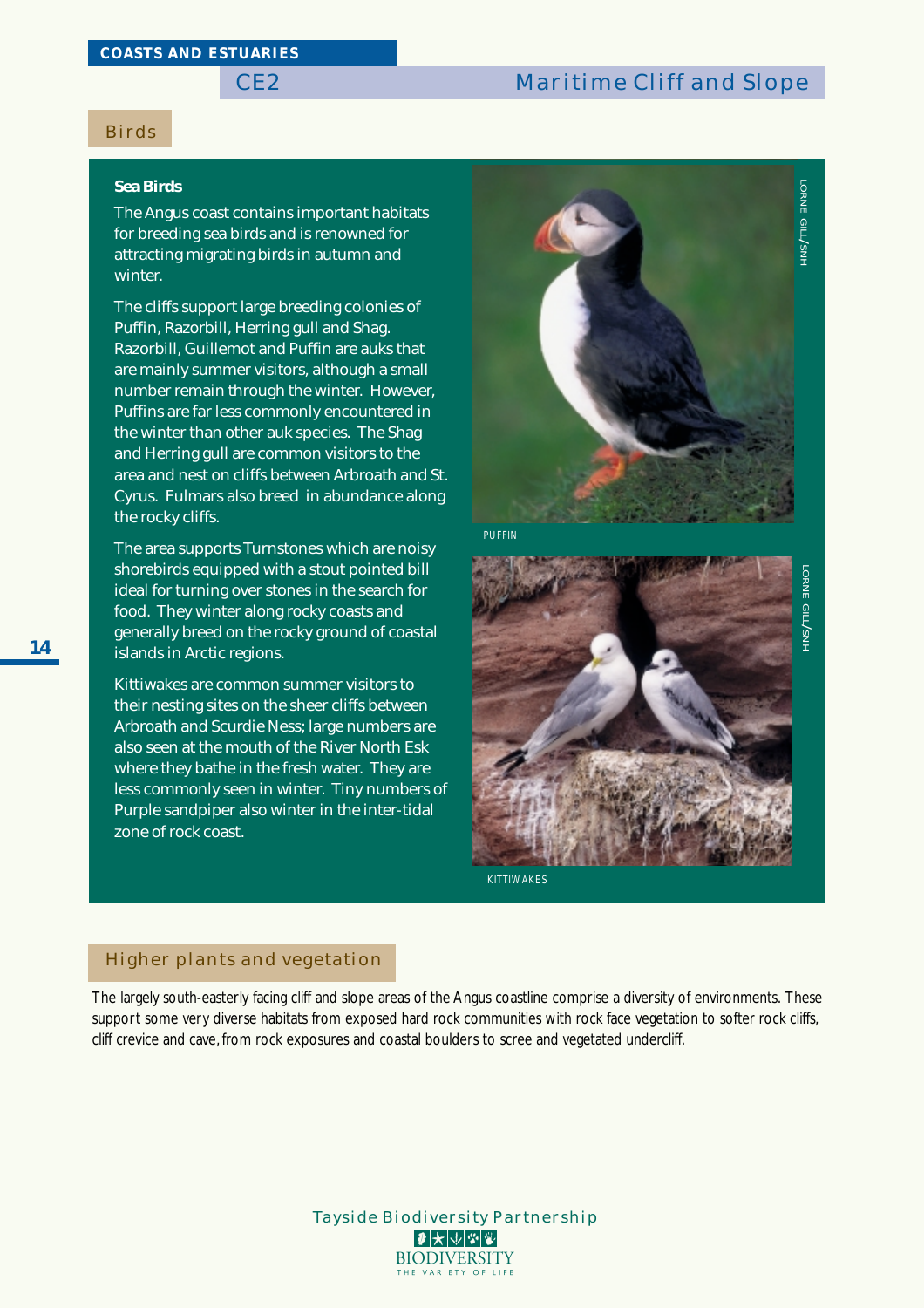### *COASTS AND ESTUARIES*

# **Nottingham Catchfly**

Nottingham Catchfly *Silene nutans* is a perennial plant with drooping creamywhite flowers that have rolled back. Some populations have flowers that are yellow or pink-tipped. The deeply cleft petals open fragrantly at night. Its leaves have downy undersides and sticky upper surfaces. Specimens grow to a height of 25 - 80 cm. It has a very scattered distribution within Britain, but is locally common from North Britain to Wales. It is found in the North East of Scotland and grows locally in Angus where it favours grassy, base-rich sea cliff habitats.



*NOTTINGHAM CATCHFLY*

## Invertebrates

Important populations of Small blue butterfly, Grayling and Small pearl-bordered fritillary *Boloria selene* are found among the cliff-top grassland of the Arbroath cliffs. The area is also important for its snails and beetles.

## NATIONAL BIODIVERSITY CONTEXT

There is a UK Habitat Statement for Maritime Cliff and Slope which has the following main objective:

*Maintain and manage in a natural state, taking into account the great range of variation in habitat, hard rock cliffs and extensive soft rock cliff systems, whilst taking into consideration the need for any essential coastal defence works.*

Measures to be considered further include:

- Evaluate the existing measures for conserving and managing maritime cliff and slope and the habitats it supports
- Protect cliff habitats of conservation importance from inappropriate uses or impacts
- Implement strategies for managing the coastal zone at local, regional and national levels
- Review the powers and duties of coastal authorities for safequarding this habitat
- Encourage further survey work and research into the ecology of this habitat type

## ECOLOGY AND MANAGEMENT

#### Whiting Ness to Ethie Haven

It is probable that most of the cliffs were grazed in the late 1800s, though there has been no grazing since World War II with the exception of Ethie Mains where Soay sheep graze the grassy slopes.

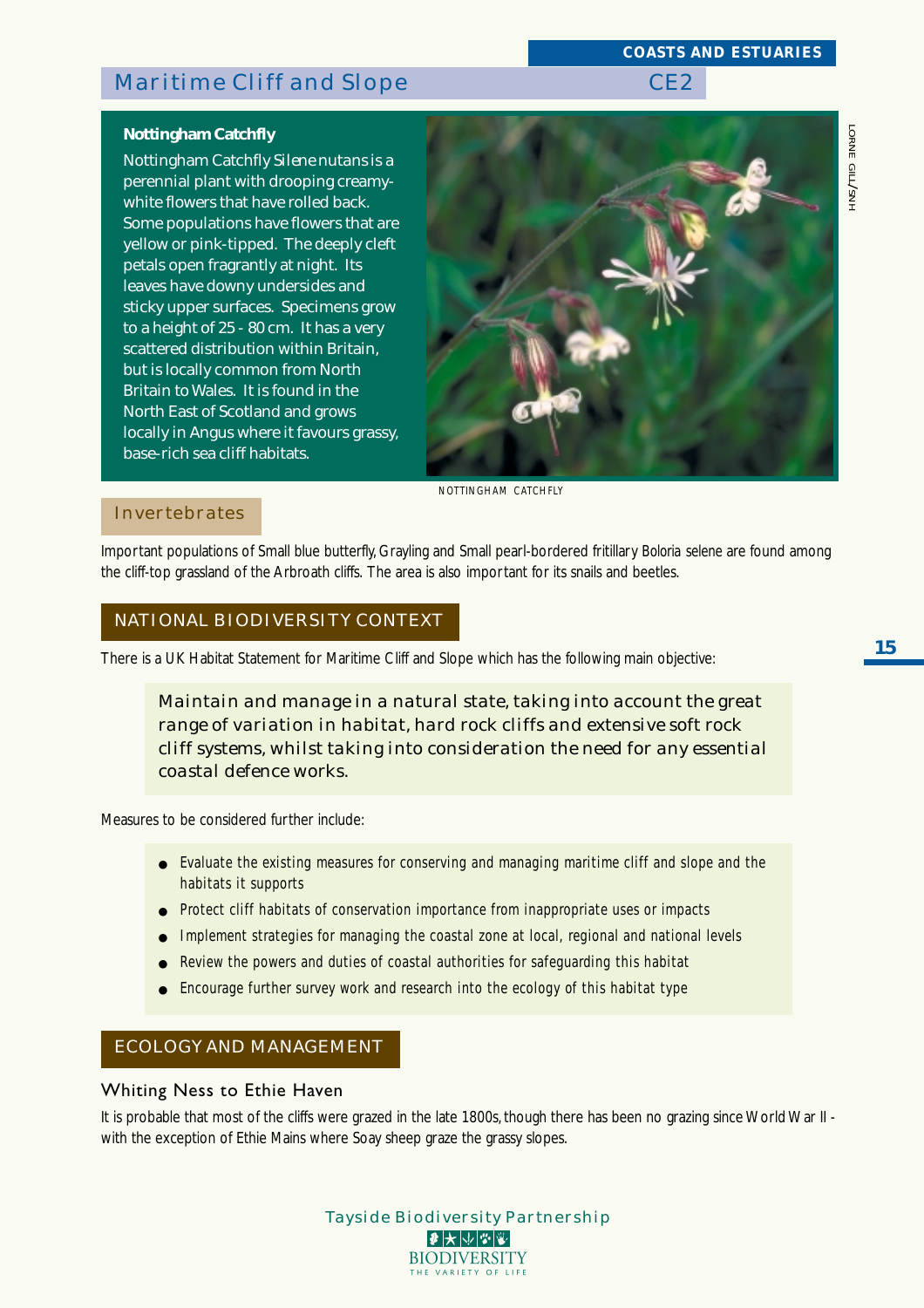The Scottish Wildlife Trust manages part of the site's southern section as a Nature Reserve. Its nature trail is open to the public and is especially popular for informal recreation.

SNH has carried out a detailed vegetation survey and will use the information to help in the management of the site over the next few years. The site's cliff vegetation was monitored by SNH in 2000. This confirmed that there has been some increase in coarser, more dominant grasses. This may arise from the use of pesticides, herbicides or fertilisers from fields adjacent to the SSSI at the cliff edge and run-off of fertilisers in gullies and field drains passing through the SSSI. Vegetational changes will continue to be monitored using the baseline study for comparison.

### Case Study

### Soay sheep

Soay sheep are a small hardy breed originally from the Hebrides. They are dark brown with a white belly. A flock of them has long grazed both the cliffs and the shore at Ethie Mains on the Angus cliffs.

Walkers have noted that the sheep help control the level of scrub, including brambles, on the cliff top thus enhancing accessibility. The sheep are contained by freestanding electric fences. Grazing Animal Projects such as this are not suitable for all sections of the cliff tops as they would generate extra work for arable farmers, but grazing with traditional breeds is acknowledged as one of the management methods gaining popularity to enhance biodiversity.



### Rickle Craig to Scurdie Ness

Grazing takes place in the fields adjacent to the shoreline with cattle free to go onto the shore and hence also the SSSI. Some cliff stabilisation has been done in the past and there is also a harbour and basic sea defences within the site. Gem collecting is still common here, but was especially so in the 1970s and 1980s. There has also previously been some dumping and vegetation burning.

The site was Site Condition Monitored in 2000 as part of an SNH 6-year programme. A full survey of the habitat is required in order to set up effective area-wide monitoring and assessment in the future.

# CURRENT FACTORS CAUSING LOSS OR DECLINE

The nature of the cliffs in Tayside has ensured that they remain amongst the least modified of terrestrial habitats. There are, however, several factors affecting them:

#### Coastal protection work

● Coastal protection structures at the base of cliffs are rare in Tayside and therefore natural erosion is the main influence upon the physical structure of the cliffs. Coastal protection works are designed to prevent the removal of eroded material by the sea. Their erection would therefore be likely to be detrimental to the plant and invertebrate communities dependent upon the unstable surface, as well as obscuring important rock exposures.

> Tayside Biodiversity Partnership |₽ ★ ↓ ↓ ↓ ↓ ↓ **BIODIVERSITY** THE VARIETY OF LI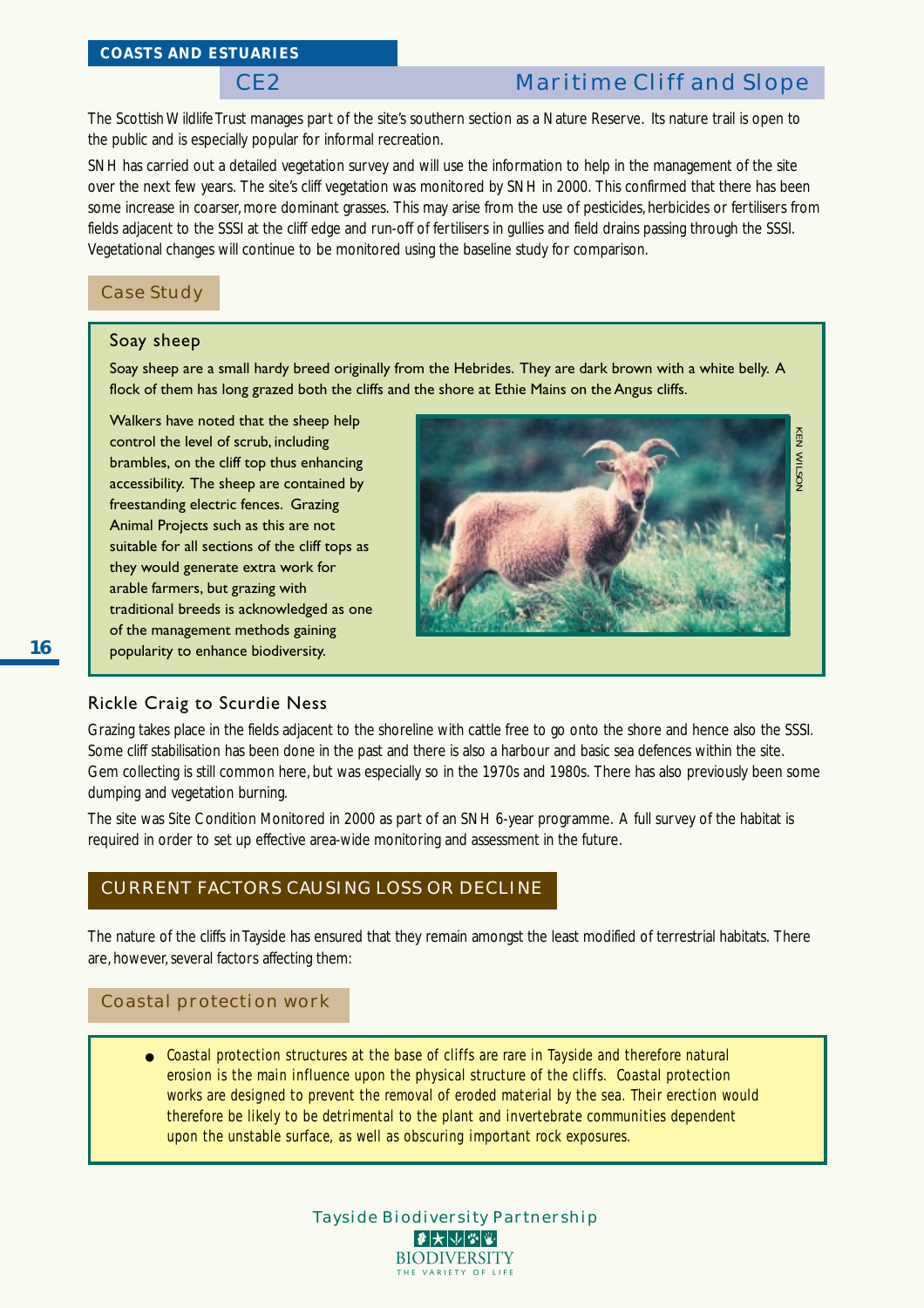## Agriculture

- Cultivation of the cliff top vegetation has truncated the natural zonation between maritime and terrestrial vegetation resulting in some loss of plant species diversity as well as the loss of large areas of cliff top vegetation.
- As well as a loss of area due to agriculture, spray drift and run-off of pesticides, herbicides or fertilisers from adjacent fields can also affect cliff-top vegetation communities which can lead to a loss of species diversity.
- Cultivation close to the cliff edge could potentially lead to increasing erosion and slippage on the cliff tops.
- Although grazing by rabbits is an obvious feature in places along the coastal cliffs and slopes, a general lack of grazing has caused some scrub encroachment and a loss of some comparatively coarse and species-poor maritime grassland communities. Whilst some scrub (for example small areas of hawthorn, bramble or gorse scrub) can add to habitat diversity and is of value for many bird species, the diversity of species and vegetation types is generally enhanced by the right level of grazing.
- Tipping and dumping occurs in places along the coast. Locally this activity can have a profound impact on the flora and bird life. Maritime grassland is vulnerable and where large quantities of earth have been dumped succession is likely to occur to other vegetation types supporting tall bulky grasses and nettles.

#### Recreation

- The cliffs are popular for their scenic value, rich history and culture and many clifftop footpaths are heavily used. Unless well managed, vegetation trampling can reduce plant species diversity and the creation of access paths from cliff top locations to the shoreline can increase erosion and may adversely affect nesting birds.
- The southern area of cliffs comes under the heaviest recreational pressure because of its proximity to Arbroath, the existence of footpaths, including a nature trail (within the SWT Reserve) and the suitability of the site for walking, jogging, mountain biking, bird watching, botanising and angling. The northern section is notably less used. Litter is a continual problem creating a potential hazard for seabirds, invertebrates and small mammals. Angus Council is currently considering the possibility of a coastal trail which would run through the whole site; this could considerably increase the number of walkers within the SSSI.
- Burning by vandals regularly occurs between Whiting Ness and Carlingheugh Bay, especially in areas of thick grass or gorse and has resulted in the loss of an important plant species, the Maiden pink *Dianthus armeria*. Some of the burns have been so hot that loss of the humus part of the soil has occurred thus leaving areas highly prone to erosion, especially on slopes. Small blue butterflies *Cupido minimus* are dependent upon Kidney vetch *Anthyllis vulneraria* as a larval food plant so if fires should occur on a site on which it is present - or other rare species are known to occur - local populations could be lost.
- Theft of plants often occurs when Thrift *Armeria maritime*, Campion *Silene spp*. and other plants are in flower. SWT volunteer wardens stopped two people in 1993 which resulted in one of the individuals being charged. Theft of Herring gull eggs is also known to take place. There have also been incidents concerning the shooting of seabirds. There is currently no volunteer warden.

Tayside Biodiversity Partnership

 $|\mathcal{F}|\mathcal{F}|\mathcal{V}|\mathcal{F}|\mathcal{F}|$ **BIODIVERSITY** THE VARIETY OF LI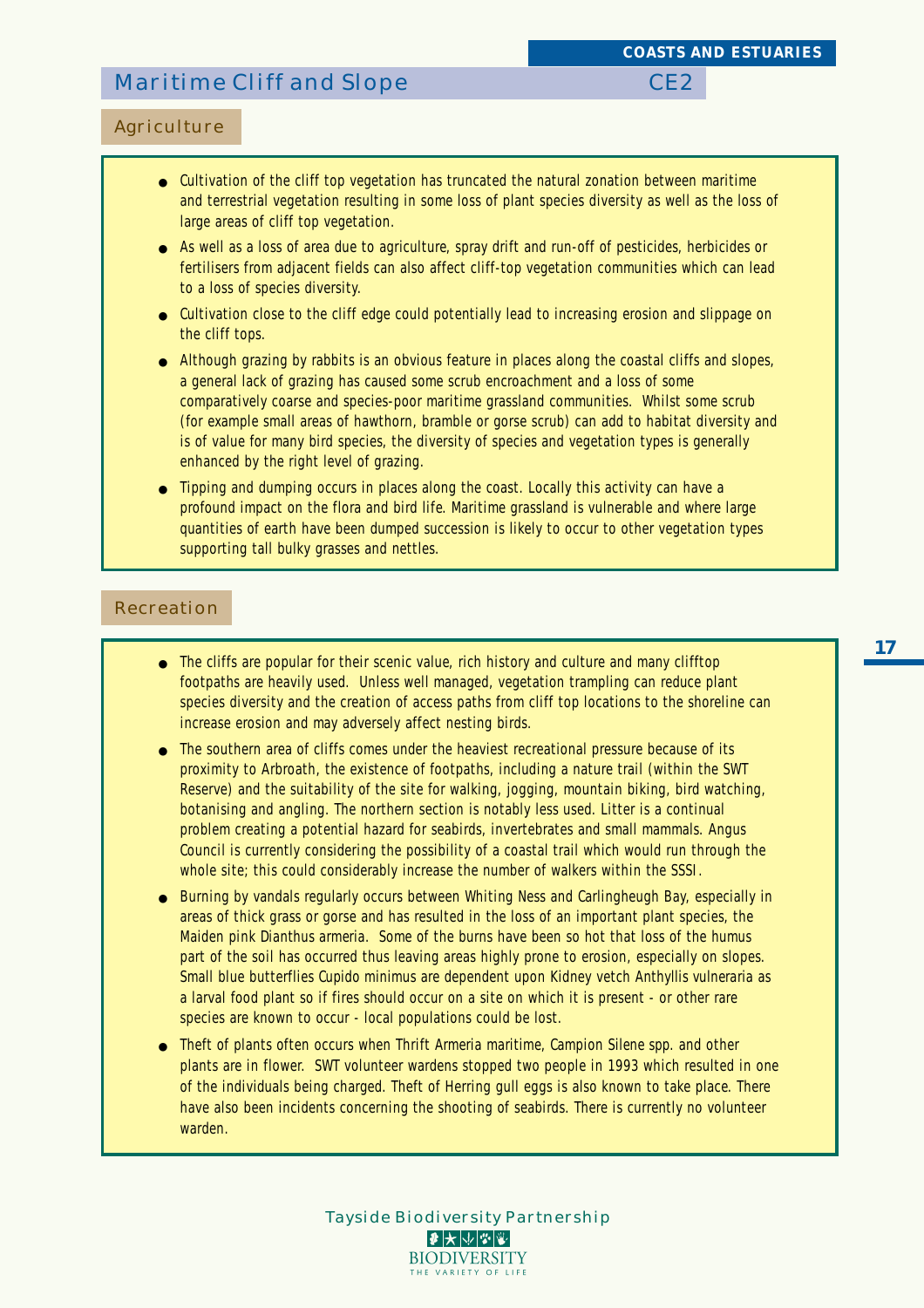- In the 1980s the area between Whiting Ness and Carlingheugh Bay was used by off-road motorcyclists which resulted in unsightly tracks, damage to vegetation, erosion and noise pollution. Barriers now discourage motorcyclists, but there are sporadic incidents around Carlingheugh Bay.
- Angus College, Abertay University and Dundee University, as well as local schools, all use the Seaton Cliffs SWT Reserve as part of their ecological and geological courses. SWT Project and Training teams have also used the Reserve for training purposes.

### Natural impacts

● Natural slumping and erosion occurs throughout the site, especially areas of softer rock. However, the geological interest of the site is well exposed and is not threatened in any way with erosion providing fresh exposures.

## MAIN THREATS TO KEY SPECIES

| Long-bracted sedge,<br>Kidney vetch, Pellitory-<br>of-the-Wall, Maiden Pink                        | - Recreational erosion<br>- Trampling<br>- Fire and theft                                        |          |  |  |  |  |  |  |
|----------------------------------------------------------------------------------------------------|--------------------------------------------------------------------------------------------------|----------|--|--|--|--|--|--|
|                                                                                                    | UK Importance of Tayside populations:                                                            | unknown  |  |  |  |  |  |  |
| Shag, Herring gull,<br>Turnstones, Kittiwakes,<br>Fulmars, Razorbill,<br><b>Purple Sandpipers,</b> | - Litter<br>- Disturbance, including dogs<br>- Theft of herring gull eggs is known to take place |          |  |  |  |  |  |  |
| <b>Puffin, Guillemots</b>                                                                          | UK Importance of Tayside populations:                                                            | moderate |  |  |  |  |  |  |
| <b>Small blue butterfly</b>                                                                        | Fires occurring in areas of Kidney vetch could result in populations being lost                  |          |  |  |  |  |  |  |
|                                                                                                    | UK Importance of Tayside population:                                                             | moderate |  |  |  |  |  |  |

## OPPORTUNITIES AND CURRENT ACTION

- Management plans for all designated sites to be kept current.
- Site Condition Monitoring programme being carried out by SNH monitors all SSSI notified interests on a 6-yearly basis. This could potentially be supplemented in between by work by other organisations.
- A Shoreline Management Plan is being prepared by Angus Council with input from other bodies.
- Integrated Coastal Zone Management is being considered by the Tay Estuary Forum; this would bring together the Shoreline Management Plan and the Tayside Biodiversity Action Plan.
- The Scottish Wildlife Trust's Seaton Cliffs has a reserve management group on which SNH is represented owing to the site's status as a SSSI.

**18**

| <b>Tayside Biodiversity Partnership</b>                                                                       |
|---------------------------------------------------------------------------------------------------------------|
| $\blacktriangleright$ $\blacktriangleright$ $\blacktriangleright$ $\blacktriangleright$ $\blacktriangleright$ |
| <b>BIODIVERSITY</b>                                                                                           |
| THE VARIETY OF LIFE                                                                                           |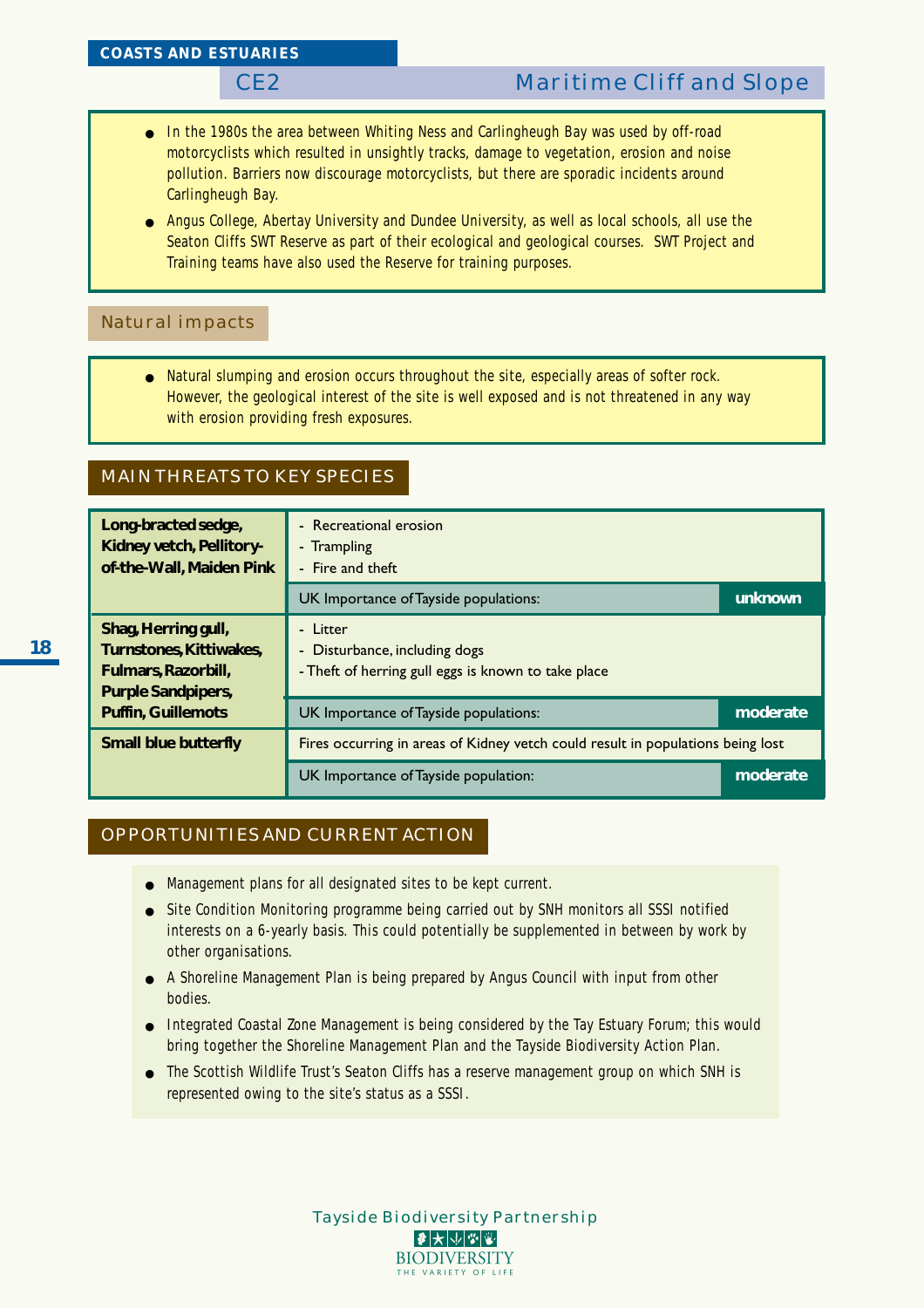*COASTS AND ESTUARIES*

# OBJECTIVES AND TARGETS

|                | <b>Objectives</b>                                                                                                                                                                                                                                                                                                                                                                                                  | <b>Targets</b>                                                                                |
|----------------|--------------------------------------------------------------------------------------------------------------------------------------------------------------------------------------------------------------------------------------------------------------------------------------------------------------------------------------------------------------------------------------------------------------------|-----------------------------------------------------------------------------------------------|
|                | Protect Tayside's existing maritime cliff and slope resource<br>and the variety of habitats present from further losses to<br>anthropogenic factors; to ensure conditions are suitable<br>for the variety of species found within the habitat, especially<br>the breeding and wintering birds and rare invertebrates,<br>allowing for natural processes and replacing deterioration<br>with positive conservation. | No net loss in area or reduction of quality<br>of habitat (except from natural erosion).      |
| 2 <sup>1</sup> | Where conditions allow manage the coast in sympathy with<br>natural processes, allowing cliffs to function as part of the<br>natural coastal defences.                                                                                                                                                                                                                                                             | Allow the natural functioning of the coast<br>where possible.                                 |
| $\overline{3}$ | Continue to determine in detail the area, extent and<br>condition of maritime cliff and slope habitats in Tayside.                                                                                                                                                                                                                                                                                                 | Complete survey of all maritime cliff and<br>slope habitat by 2004.                           |
| $\overline{4}$ | Maintain and protect the quality and integrity of designated<br>sites. Ensure that the current set of management plans is<br>completed and that monitoring of sites continues. Seek to<br>apply prescriptions and principles to all maritime cliff and<br>slope habitats in the region.                                                                                                                            | Keep up-to-date management plans for all<br>designated areas.                                 |
| 5              | Set up a five-year programme to raise awareness of<br>biodiversity, its importance, the fragility of the coast, and the<br>need for its conservation in Tayside. Include maritime cliff<br>and slope in this programme.                                                                                                                                                                                            | Set up a public awareness programme by<br>2002.<br>Run public awareness programme until 2006. |
| 6              | Ensure that any work carried out is in accordance with the<br>aims and objectives of the Tay Estuary Forum and the Angus<br>Shoreline Management plan.                                                                                                                                                                                                                                                             | Continue liaison with Angus Council Roads<br>Department and Tay Estuary Forum.                |

## Stakeholders

● Landowners, land managers and advisors, developers, tourists, and local users.

# ACTION FOR BIODIVERSITY

|                     |   | Action - Maritime Cliff and Slope                                                                                                                                                       |                         | <b>Deliverers</b>       | To take place by |   |   |             |   | <b>Meets</b><br>Objective No. |       |  |
|---------------------|---|-----------------------------------------------------------------------------------------------------------------------------------------------------------------------------------------|-------------------------|-------------------------|------------------|---|---|-------------|---|-------------------------------|-------|--|
|                     |   |                                                                                                                                                                                         | Lead<br><b>Partners</b> | Partners                |                  |   |   |             |   | 02 03 04 05 06 07 11 16       |       |  |
| <b>LBAP</b><br>Ref. | A | Policy and legislation                                                                                                                                                                  |                         |                         |                  |   |   |             |   |                               |       |  |
| CE <sub>2</sub>     |   | Contribute to the development of Angus Council's<br>Shoreline Management Plans and land use planning<br>policies to preventing any further loss of natural<br>cliff and slope habitats. | AC                      | <b>TBP</b>              | #                | # |   |             |   |                               |       |  |
| CE <sub>2</sub>     |   | Assist Tay Estuary Forum in the development of an<br>Integrated Coastal Zone Management plan.                                                                                           | <b>TEF</b>              | <b>TBP</b>              |                  |   |   | #           | # |                               |       |  |
| CE <sub>2</sub>     |   | Encourage the use of policies to safeguard existing<br>cliff and slope habitats when Structure and Local<br>Plans are reviewed.                                                         | DCC<br><b>AC</b>        | <b>SNH</b><br>FC<br>TBP | #                | # | # | $#$ $#$ $#$ |   |                               | $#$ # |  |